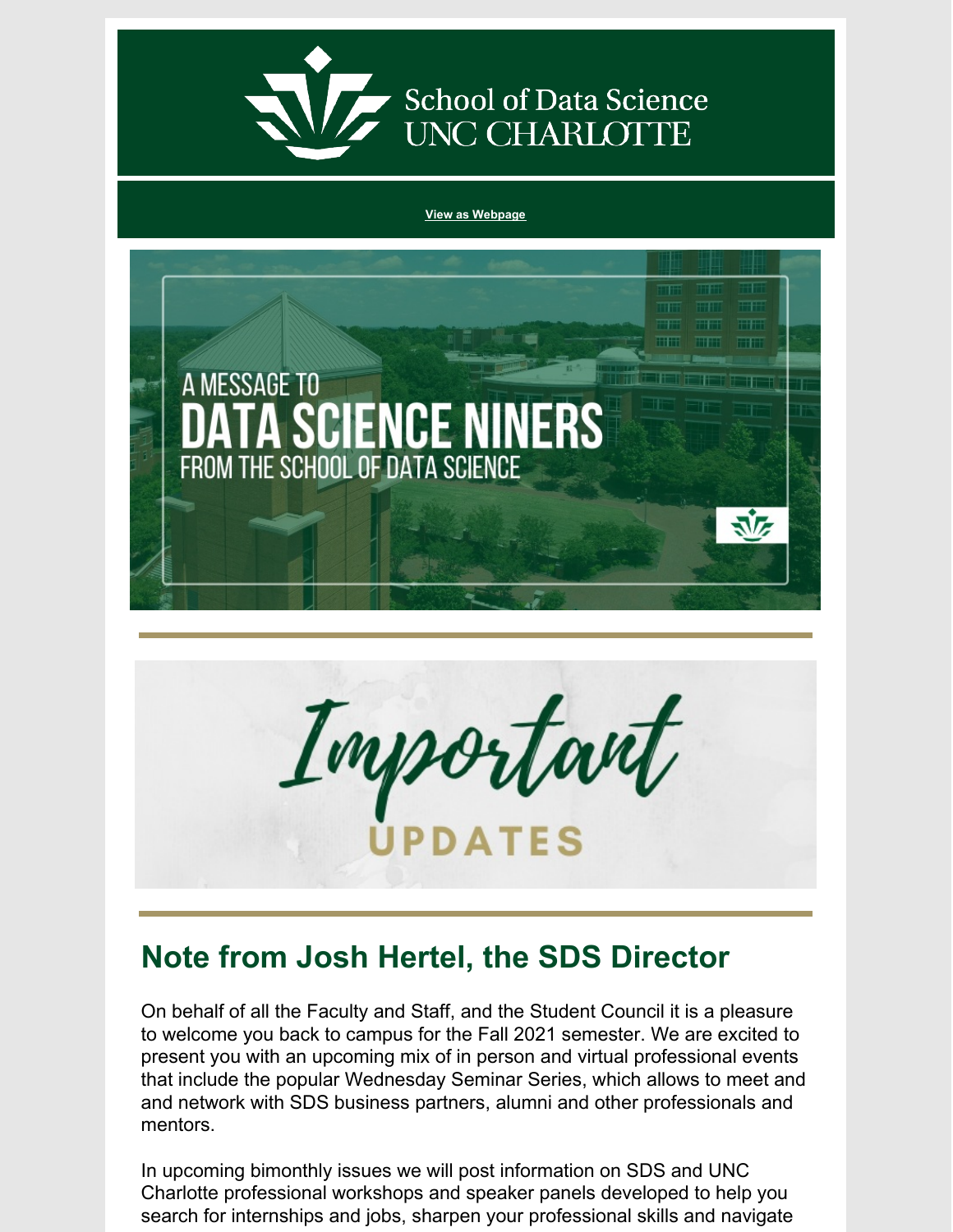from the academic world to the professional world of work. The newsletter will list internship and job opportunities, as well as research and fellowship opportunities.

The newsletter will keep you in the know about the fun and engaging social events that the Student Council members have been planning all summer. These student leaders volunteer their time on your behalf. Their servantleadership experience is a skill that the best companies value and are looking for in their new hires, so if you have time to volunteer contact one of the board members with an event idea you would like to champion or volunteer to help with an upcoming student council sponsored event. Your own experience can help you build your professional servant-leadership portfolio which will set-you apart from others, but most importantly you will meet new people and make life-long friends.

Finally, the newsletter will remind you about critical milestones and dates to keep you on track to graduate.

Again Welcome, have a safe and exciting fall semester!

## **SDS WEDNESDAY SEMINAR SERIES**

**Tonight's (9/1/21) Creating Your Personal Brand is Canceled and will be Rescheduled**

## **Spring Internship Panel: Preparing for the Internship: DSBA and HIA Students**

#### **Wednesday, September 8, 2021 | 4:00pm - 5:00 pm**

The focus of this virtual panel is identifying and securing a spring 2022 internship placement. Dr. Hague and Dr. Odum will present on do's and don't of the internship proposal process along with students who will share their tips for success on locating and securing an internship.

#### **Learn More and [Register](https://datascience.charlotte.edu/events/sds-wednesday-seminar-spring-internship-panel)**

## **SOARing to New Heights with TIAA**

#### **Wednesday, September 22, 2021 | 4:00pm - 5:00 pm**

Phishing is one of the largest issues Cybersecurity professionals face today. Spend an hour with two Data Scientists as they discuss how machine learning was applied to create an email phishing classifiication tool..

#### **Learn More and [Register](https://datascience.charlotte.edu/events/sds-wednesday-seminar-soaring-new-heights-tiaa)**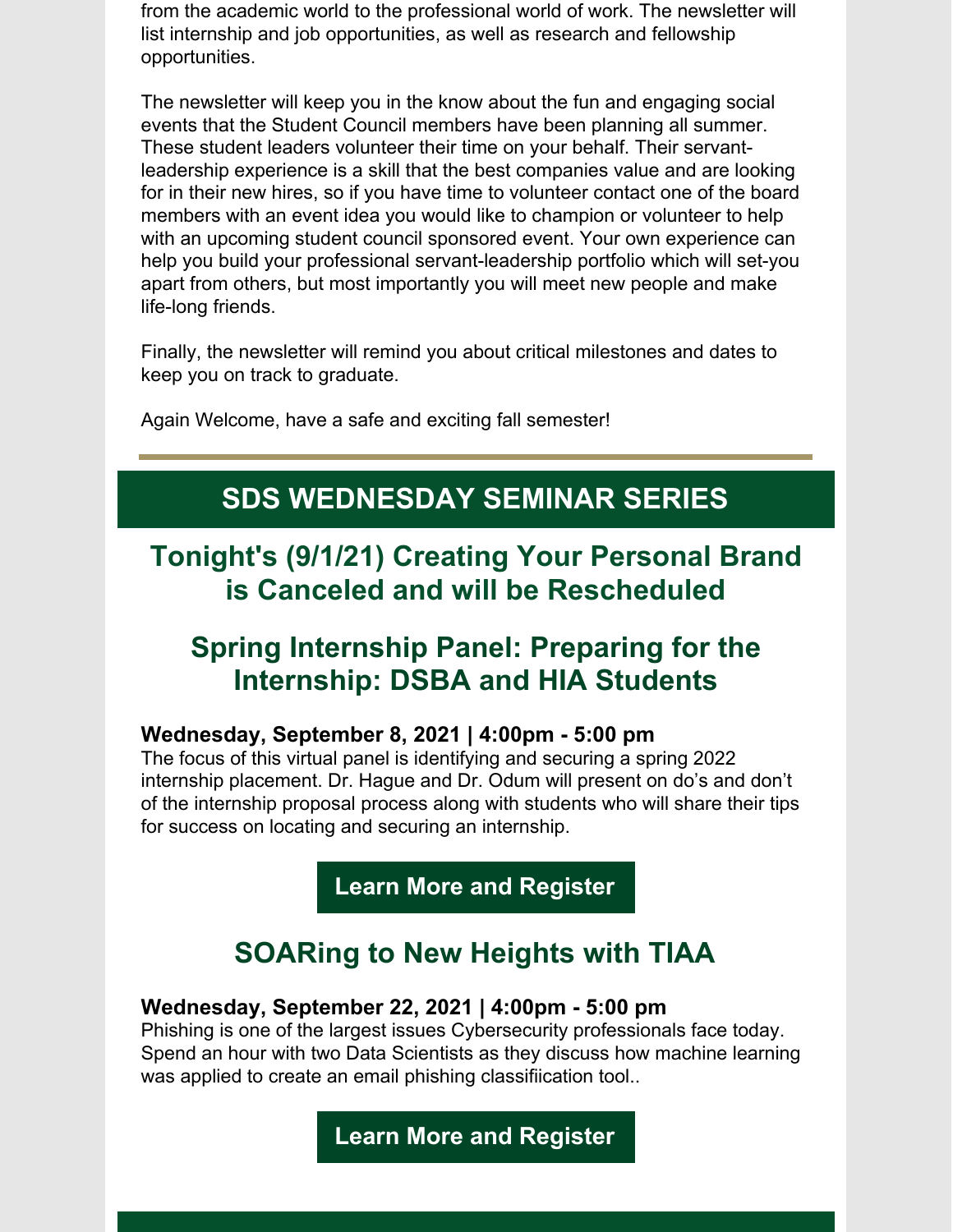#### **To Learn More and Register for Upcoming SDS Events Visit the** SDS News & [Events](https://datascience.charlotte.edu/recent-news) Page

TO READ THE ENTIRE NEWSLETTERClick "View entire message" At the bottom of this email for more upcoming events and September job opportunities!

## **Question Regarding Your Fall Tuition Bill?**

As many of you know, graduate students enrolled in the DSBA and HIA programs are charged a special [School-Based](https://dsba.uncc.edu/current-students/tuition-increment) Tuition Increment (SBTI). This is an additional per-term assessment based on the number of enrolled credit hours each semester. In the past, **Early Entry [students](https://gradadmissions.uncc.edu/admissions/early-entry)** had this fee automatically waived while they were classified as undergraduates. **Students dually enrolled in the Certificate and MS program** were only charged the SBTI once. Over the summer there was a change in how these fees are coded. As a result, **some students may have a double charge for increments if they are enrolled in more than one academic program**. You should only have one charge for the tuition increment. We requested the first round of waivers in late July. *PLEASE CHECK YOUR BILL FOR ERRORS.* If you feel that there is an error, please contact Student [Accounts](https://ninercentral.uncc.edu/billing-payments-refunds/billing-information) first to confirm the error. Once confirmed, you can contact the Director, Josh [Hertel](mailto:jhertel@uncc.edu) to request a new waiver.

Graduate students enrolled in**dual-degree programs are initially billed tuition increments for both programs**. However, SDS and our partner programs have agreed to waive one of the increments per term. **Students are responsible for contacting the appropriate program to request a waiver for one of the tuition increments each semester**, ideally at the time of registration.

After we forward the waiver request to student accounts, the charges for both increments will remain on the student's account until the add/drop deadline has passed, but the student's registration will not be dropped for nonpayment of the waived amount.

#### **Fall 2021 Internships: DSBA and HIA Students**

If you are still *actively seeking a fall 2021 internship* please fill out the internship form and upload a current resume **[HERE](https://docs.google.com/forms/d/e/1FAIpQLSeaoCKtWQO4vtMJl0jDyXYFaaDwHPd3DoPribamEBrjB1POww/viewform?usp=sf_link)**. We will share your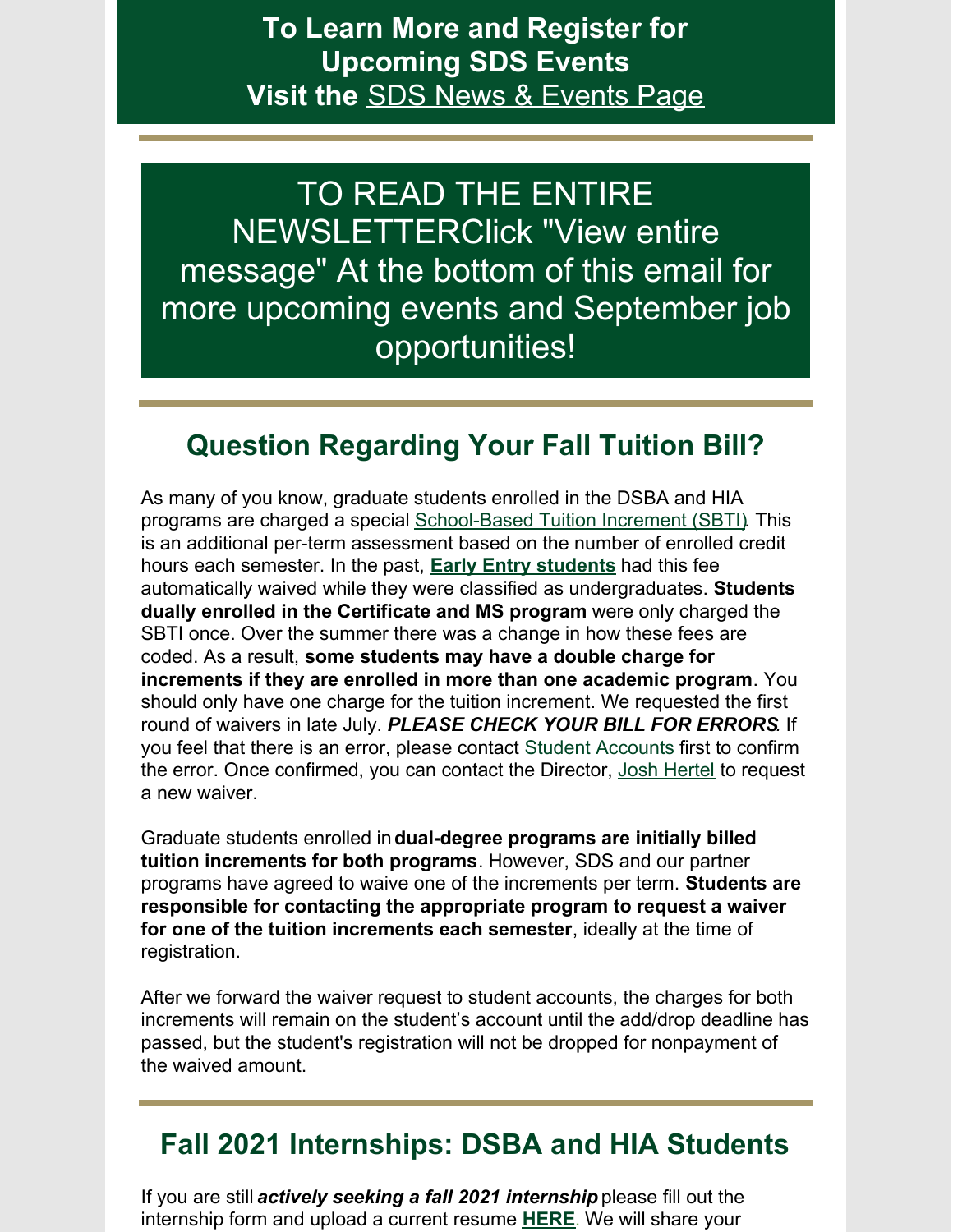information with potential employers as they contact us.

You will need authorization to register for the internship courses (HCIP 6400 or DSBA 6400). We cannot issue authorizations until your project proposal is reviewed and approved by the faculty. Ideally, proposals for fall internships should be submitted by Monday, August 9th, two weeks prior to the start of classes. The final deadline to register for the fall internship course is drop/add- Monday, August 30th.

Requirements for the internship can be found on their respective websites under the *Curriculum* tabs:

**Data Science and Business Analytics [Internship](https://dsba.uncc.edu/curriculum/internship)**

**Health [Informatics](https://hia.uncc.edu/curriculum/internship-course-information) and Analytics Internship**

## **Fall 2021 Graduation Application Deadline: HIA and DSBA**

All students (Master's or Certificate) who plan to graduate this fall must apply for graduation by no later than **Wednesday, September 22, 2021**.

To be eligible to apply for graduation students:

- 1. Must be enrolled during the Fall 2021 term.
- 2. Complete the online graduation application by the deadline (Wednesday, September 22, 2021).
- 3. Be on track to complete all the course requirements for your academic program by the end of the Fall 2021 term.

More information on the DSBA process can be foun[dHERE](https://dsba.uncc.edu/current-students/graduation). More information on the HIA process can be foun[dHERE](https://hia.uncc.edu/current-students/graduation).

## **Career Center Offers Free Professional Headshots for Faculty and Students**



Give your professional image a boost on LinkedIn with a headshot. Having a professional headshot gives strength to your personal brand. There's no charge for the headshot program, and it is open to all current UNC Charlotte students, faculty/staff, and alumni.

**[Learn](https://career.uncc.edu/professional-headshots) More Here**

# **SDS Bootcamps Fall 2021**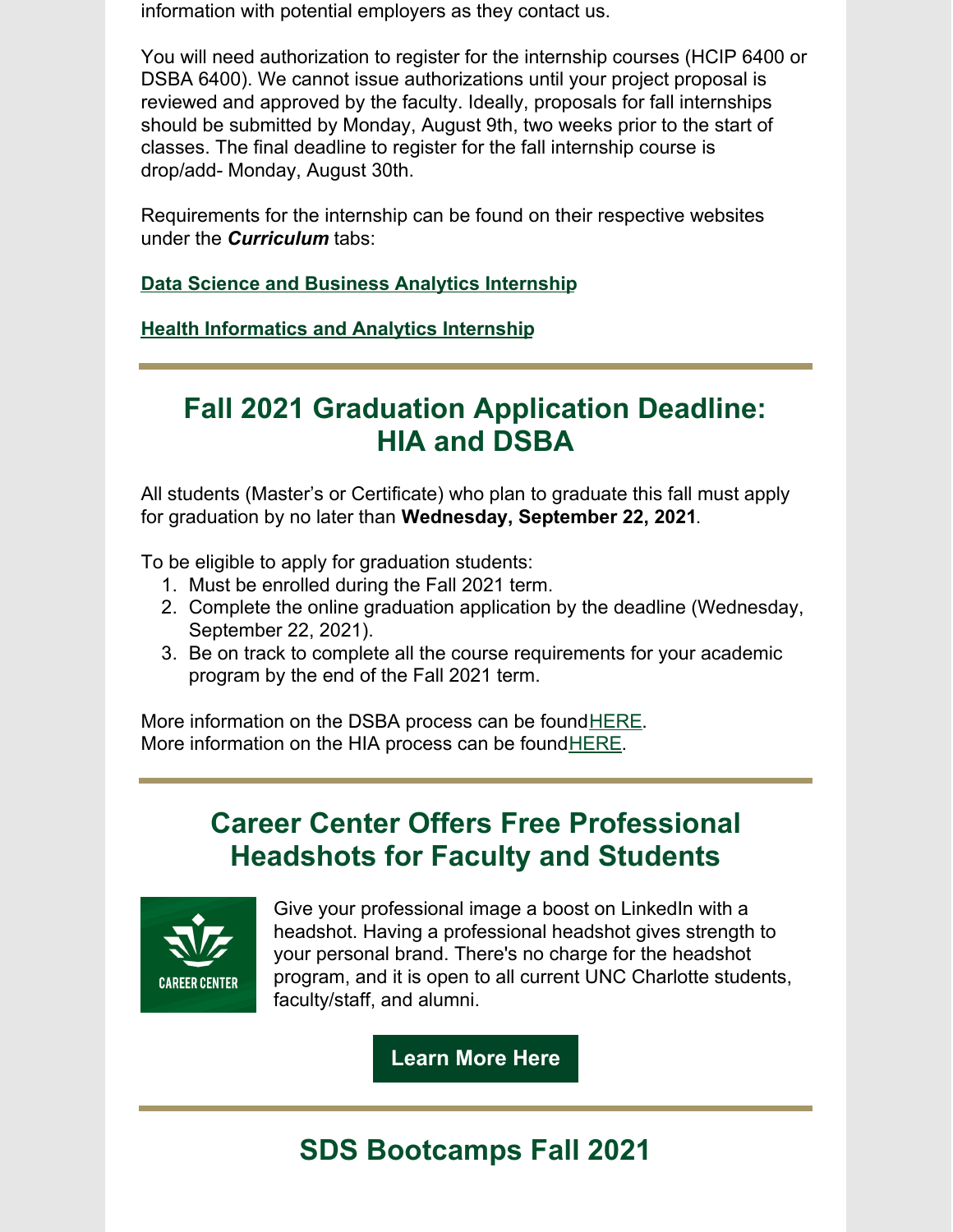

#### **SDS has three Boot Camps: Python, Statistics, and Introduction to R**

Registration for the fall semester SDS Boot Camps is now open to students. These training modules are open to all students actively enrolled in the DSBA or HIA programs. These online courses were **created as a free resource for students**. They are intended to be utilized as introductory or foundational review tools.

**More information about the courses can be found here:**

**SDS [Bootcamps](https://dsba.uncc.edu/current-students/sds-bootcamp-courses)**

**Students currently enrolled in the Fall 2021 sections must complete the bootcamp by Tuesday, December 7, 2021.**

## **Student Council News**

#### **Mentorship Program:**

We are so excited to be launching the Student Council Mentorship Program this semester. This program is a way to build meaningful connections amongst your fellow students and help guide students through a new journey. Mentor Form:

<https://forms.gle/nemsHp6iwmYvngwR9> Mentee Form: <https://forms.gle/VDU1VoiXJvsQMAJy9>

#### **Upcoming Events:**

- Elections September 1st- 3rd
	- Voting Form: <https://forms.gle/doDTMhBbjZZPGMXi9>
- Mentor Meet-up- September 24 (2 pm) Location: TBD
- Tailgate- November 6th (3:30 pm) Location: TBD

**More About the [Student](https://datascience.charlotte.edu/about-us/student-council) Council**

## **Focus on Academic Integrity**

According to the Student Conduct and Academic Integrity office, there has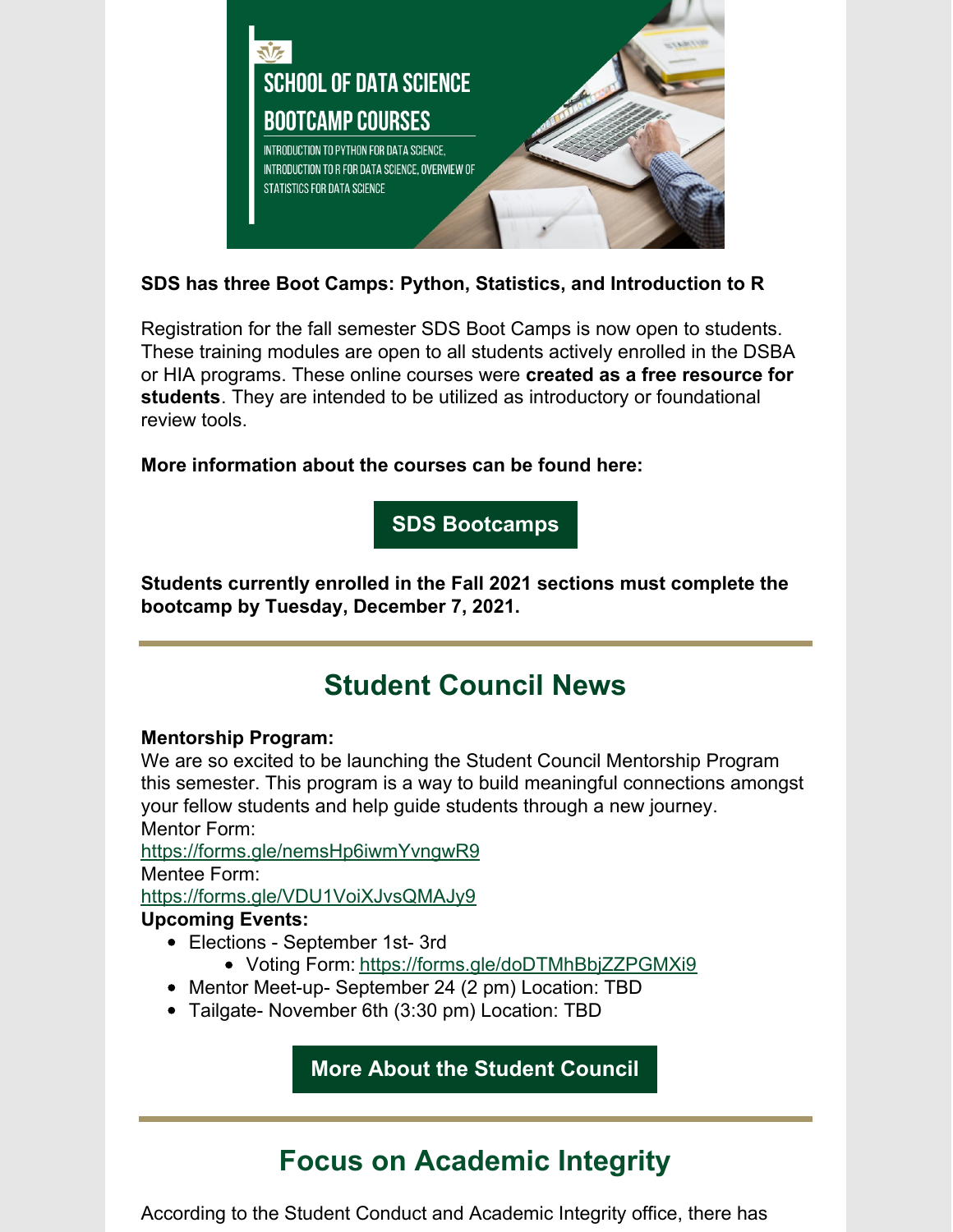been a steep increase in academic integrity violations, in particular, cheating and plagiarism, since moving to a virtual learning environment.

On one hand, the increase may be attributed to the ease of cheating in an online testing environment and easy access to unauthorized materials. On the other hand, the increase may have been due to the technology that detects suspicious cases, such as test monitoring software or automated plagiarism checking tools.

But, it could be partly true that students' unawareness of the code of student conduct played a role. Hence, you are encouraged to check out the university policies and procedures available at <https://scai.uncc.edu/academic-integrity> in order to avoid unintended violations and consequences.

It is also important to note that increased stress during the pandemic may have been a contributing factor. The university has great support services, such as free counseling, and you can find more information about these services at (click on resources):

- Center for Counseling and [Psychology](https://caps.uncc.edu/) Services
- Writing [Resources](https://writing.uncc.edu/writing-resources-center) Center
- University Center for Academic [Excellence](https://ucae.uncc.edu/academic-support-services) (Undergraduate resource)





This summer student's in John Tobias' Sports Analytics course partner with several local teams and ESPN gaining valuable "on-the-field" experience. You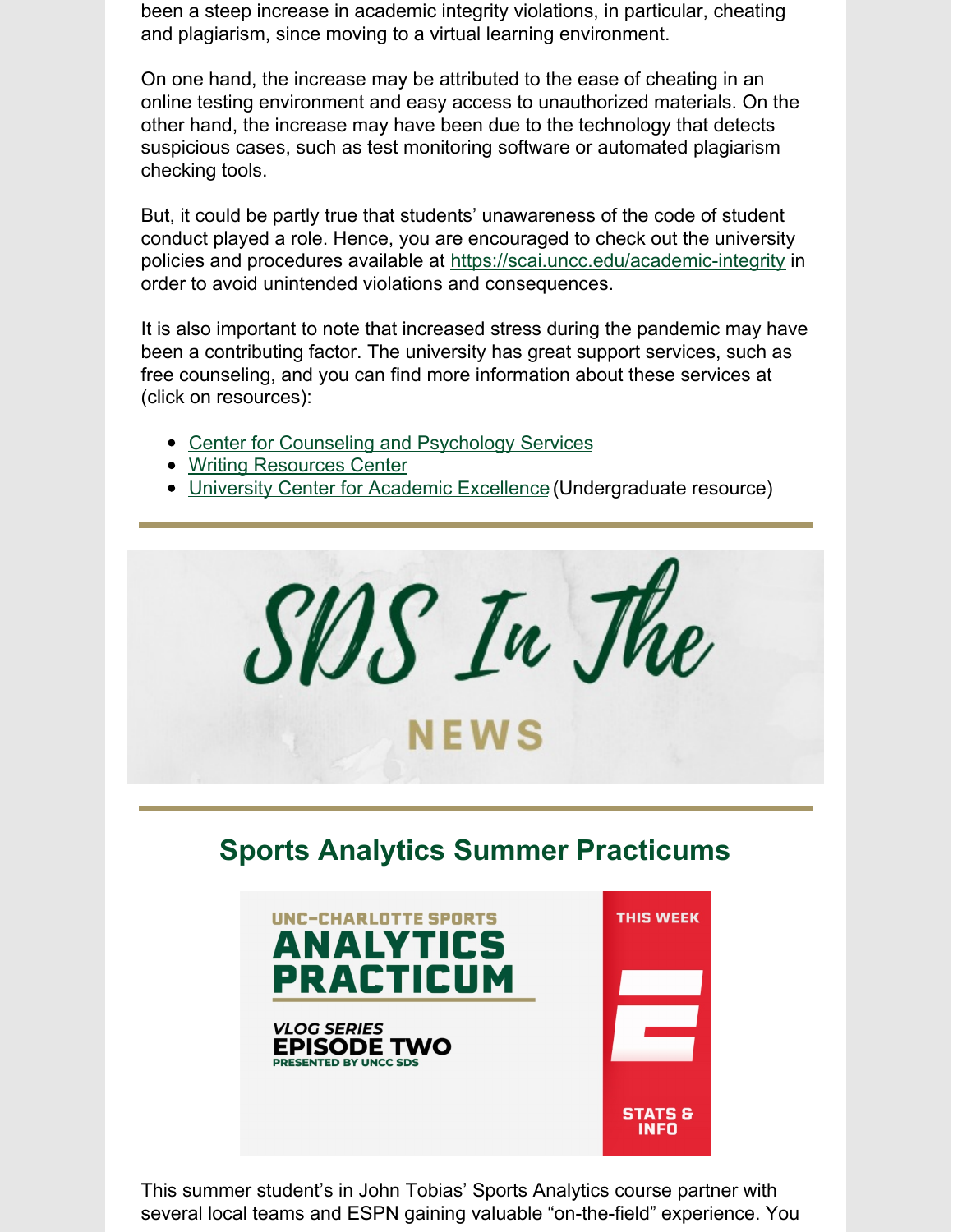can watch the students as they work with the Carolina [Panthers](https://www.youtube.com/watch?v=GyZfJJe869o&t=2s) and [ESPN](https://www.youtube.com/watch?v=_9JMDyGB_o0).



#### **Atkins Library Grad Student Open House**

#### **September 1, 2021 - 4:00 PM to 5:00 PM Atkins Library, Area 49 (2nd floor)**

The first of three events! Join us on Wednesday, September 1, from 4:00 to 5:00 pm on the second floor of Atkins Library at Area 49 for a welcome and introduction to the Atkins Library world.

In the following weeks, there will be two virtual meetings: the Atkins Library RAS Workshop and the Atkins Library Area 49 [Workshop](https://r20.rs6.net/tn.jsp?f=001tZ2d4bKyoPZO5yTbaQIqKHBwp6JdL_Wapa2h2Tv82XQU7j1AdBn8R0aP7vZj1-w6sk9bXPEO5Dps8GcjUoz5o8Lwb5mB7NTLFB4bv5XsGuvBg3EGxRYgW1vX4UDJHIEi3xKmpP_dL-7egX04SQKzl_taLpdkgIhabhukgoYzSOFin7M-YR0YRIZKytOeN7x_79RWHloRg9zzfe_loKpDMENrqZic3RFVRELPlaHlaR4=&c=LBYu4lwLPID5Br1hD8foxBiFx4frqYZdEc6BepasUi2Qa3YsCkMMsw==&ch=P7WIfL7V4XrNinkGo15r52uFFgDnqges4NucM8_7KazwX1I0lnTYDQ==) that will help you to understand the infinite opportunities that Space 49 offers to our students.

#### **UNC Charlotte Fall Career Fair**

#### **Fall 2021: Friday, September 17th, 11:00am - 3:00pm**

UNC Charlotte's fall career fair is focused on a wide range of full-time jobs and internships; open to all majors and all class levels (UNC Charlotte students & alumni). 120+ employers and grad programs offering full-time jobs, internships, and co-ops. Attendees include Fortune 100 companies, nonprofits, government agencies, and local businesses. FREE FOR STUDENTS!

**[Learn](https://careerfairs.charlotte.edu/details_student.php?fair=95) More Here**

#### **Virtual Summit for Women in Tech: Ignite Change**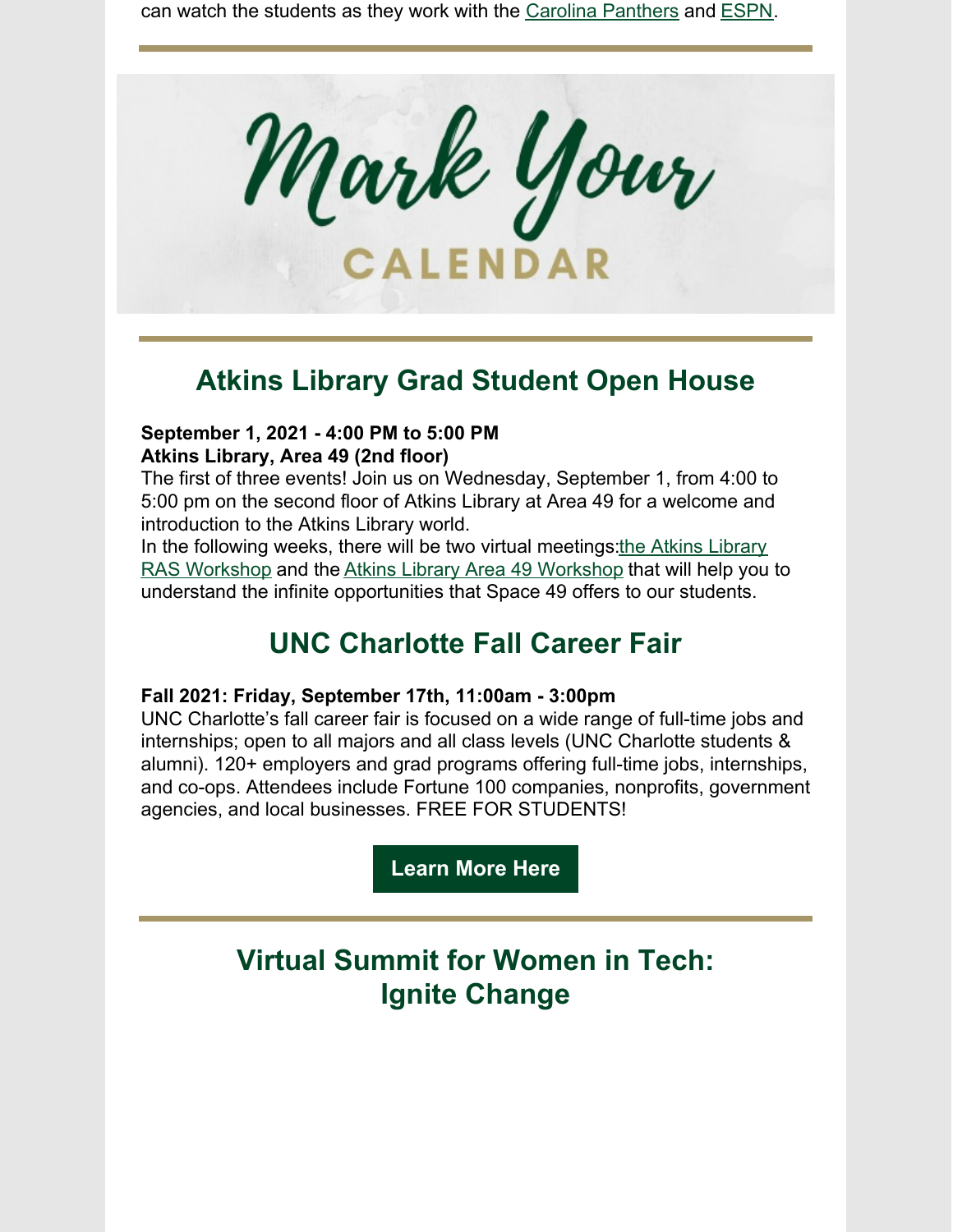

#### **September 23-24, 2021**

The Summit will be live on the mornings of September 23-24 featuring a dynamic lineup of keynote speakers that include:

Madhu Beriwal, President + CEO of IEM Sue Harnett, Founder + President of Rewriting the Code Theresa Payton, President + CEO of Fortalice Solutions, First-ever woman White House CIO Jessica Rosenworcel, Acting Chairwoman of the Federal Communications Commission (FCC)

There will also be panel discussions, Motivational Moments and more.

**[Learn](https://r20.rs6.net/tn.jsp?f=001JZXHsi4YjIanODldm5vfWt7H1SjjaxnNEOosbDwK5G_BRYDdCGn7e1O9Bonu1Ooi7CJNARneefojlv7W3_tu-z4Wrha5NaFaR2bwDhGbMla5wtNVl6N-0m6ZwVA7AMxGzYqDuqHg9y7EaaKMkdLcltf9NrXB7Po87zZ3HWzaziL67aZMhASJeOY3fD83GuYPZhlkeVWGyL63sa5HuEcA3w==&c=w0B0qApVkDo81F8bdqmqbz2AYoYFxukX21z8-aHZLXr_GyIxyAs_4A==&ch=-NDcEF0hdTADw1Rwm5219Pdn57DYbTL5aTr9ZLPIR8jPnVv27tb1Rg==) More Here**

## **Free Tableau Conference- November 9-12, 2021**

Tableau Conference is a global, interactive event that unites the world's largest data community. Learn from analytics peers and product experts. For more information and to register visit the conference site:

**[Register](http://app.data.tableau.com/e/es.aspx?s=840&e=29553904&elqTrackId=b18eaf1d2b5849c98b3042cdc71d57f0&elq=d5124474c7d240ffa2fb300896241147&elqaid=51124&elqat=1) Here**



**Hire-A-Niner: Job and Internship Resources**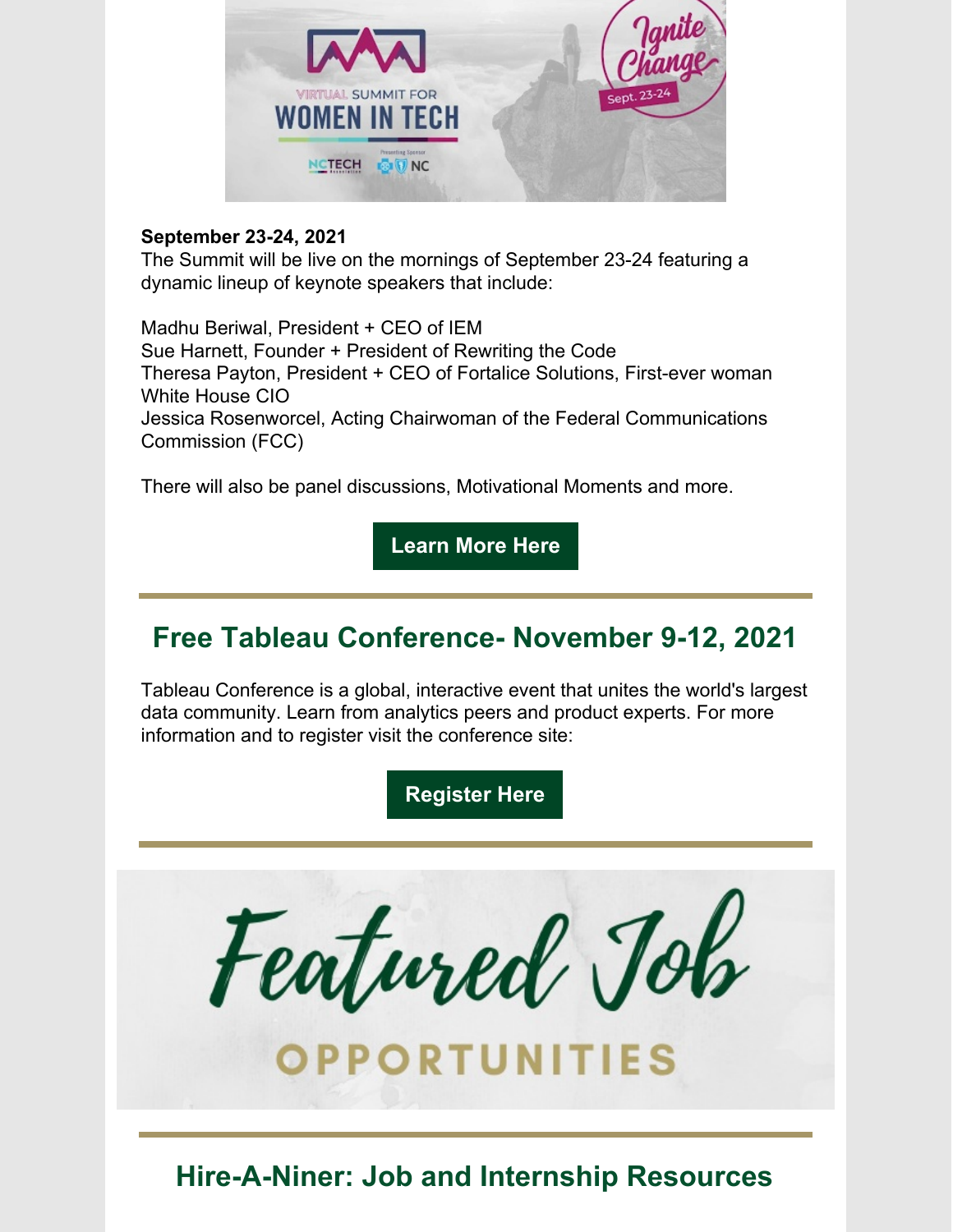

The Career Center has developed a special aggregating tool for Data Science students looking for internships or full-time placements. **All postings in Hire-a-Niner that mention analytics or data science can be found with one click**. There are a few odd postings, but in the main, there is a rich stream of HIA, DSBA, and DS postings to be found.

**[Bookmark](https://hireaniner.uncc.edu/jobs/type:SoDS) the Site Today!**

## **Atrium Health - Senior Clinical Data Analyst**

The Department of Surgery at Atrium Health is hiring for a Senior Clinical Data Analyst.

Our team provides traditional statistical support for surgical research, as well as analytics approaches to solving problems in surgery to include predictive modeling, and machine and deep learning methods. The ideal candidate is creative, understands clinical data analysis and data querying concepts, and can effectively communicate results to lay audiences. **We are willing to train the right candidate in ML/DL**

**[Apply](https://emis.fa.us2.oraclecloud.com/hcmUI/CandidateExperience/en/sites/CX/job/12324/?utm_medium=jobshare) Here**

## **Presidential Management Fellows (PMF) Class of 2022 Application Cycle**

The Presidential Management Fellows (PMF) Program is administered by the U.S. Office of Personnel Management (OPM). The PMF Program is a leadership development program at the entry-level for advanced degree candidates in STEM fields. As such, students in the DSBA and HIA PSM programs are well-positioned to apply for this program. The Program attracts and selects the best candidates possible, but is really designed with a more narrow focus - developing a cadre of potential government leaders. It provides some sustenance during the first years of employment and encourages the development of leadership capabilities. The PMF Program inculcates a lasting bond as well as a spirit of public service, ultimately encouraging and leading to a career in the government.

The PMF Program Office has announced the dates for the upcoming PMF Class of 2022 Application:

- **OPENS-** Tuesday, **September 28**, 12:00 pm (EST)
- **CLOSES-** Tuesday, **October 12, 2021**, 12:00 pm (EST).

These dates have been posted [here:https://www.pmf.gov/become-a](https://www.pmf.gov/become-a-pmf/2022-application/)pmf/2022-application/. PMF Class of 2022 Finalists will be announced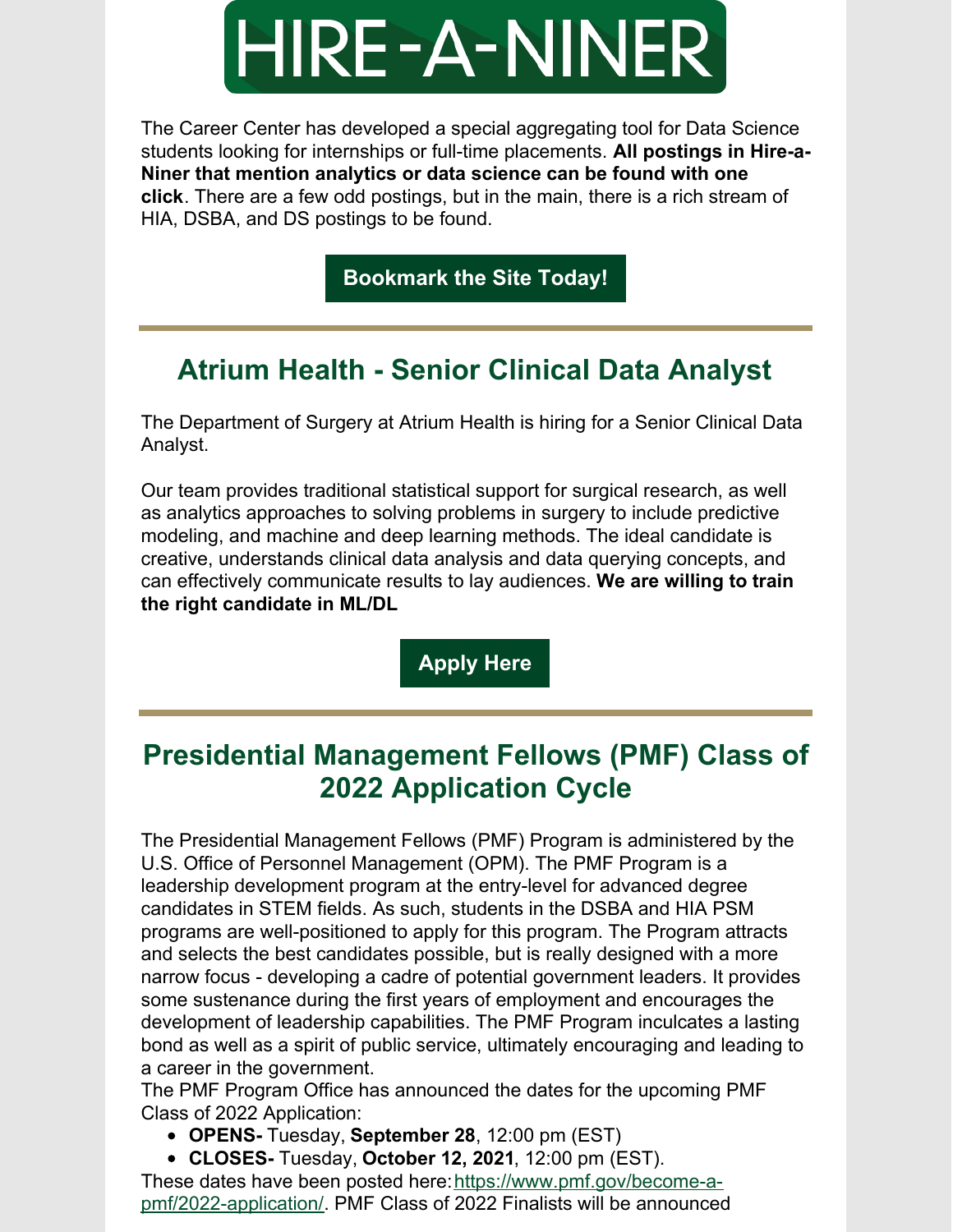approximately six weeks after the application closes. Please monitor the webpage for updates.

For the 2022 PMF application cycle, a revised assessment has been introduced to improve the process in a variety of areas including addressing concerns around equity. PMF is also **enhancing recruiting efforts with greater outreach to diverse communities**, including expansion of their engagement with Minority Serving Institutions, enhanced recruitment through the alumni network, and use of strategic recruitment platforms.

The updated "PMF Applicant [Handbook"](https://www.pmf.gov/become-a-pmf/resources/) is posted on the PMF website. The **Handbook details** the annual application process, explains eligibility requirements, required documentation, and provides an overview of the online assessment process, all with the goal of preparing prospective applicants to submit successful applications.

#### **Research Opportunities with the Centers for Disease Control and Prevention (CDC)**

Zoonotic and Emerging Diseases [Fellowship](https://orau.us4.list-manage.com/track/click?u=2582f9d90728dfa103df1fbd0&id=45876566be&e=3a816fc607) **NEW!** CDC | Atlanta, GA | Full-Time | DEADLINE: October 1, 2021 Data Analysis and [Evaluation](https://orau.us4.list-manage.com/track/click?u=2582f9d90728dfa103df1fbd0&id=c2c2430d35&e=3a816fc607) Fellowship **NEW!** CDC | Atlanta, GA | Full-Time | DEADLINE: September 30, 2021 Health [Informatics,](https://orau.us4.list-manage.com/track/click?u=2582f9d90728dfa103df1fbd0&id=f4b03cfec4&e=3a816fc607) Statistics and Ecology Fellowship **NEW!** CDC | San Juan, Puerto Rico | Full-Time | DEADLINE: September 29, 2021 Tobacco [Laboratory](https://orau.us4.list-manage.com/track/click?u=2582f9d90728dfa103df1fbd0&id=5b8c2e0f8e&e=3a816fc607) Statistics Fellowship **NEW!** CDC | Atlanta, GA | Full-Time | DEADLINE: Open until filled [Bioinformatics](https://orau.us4.list-manage.com/track/click?u=2582f9d90728dfa103df1fbd0&id=c0030772d1&e=3a816fc607) Fellowship **NEW!** CDC | Atlanta, GA | Full-Time | DEADLINE: Open until filled

#### VIEW ALL OF OUR CURRENT [OPPORTUNITIES](https://orau.us4.list-manage.com/track/click?u=2582f9d90728dfa103df1fbd0&id=e5ec461ea7&e=3a816fc607)

The Centers for Disease Control and Prevention (CDC) Research Participation Program is managed by the Oak Ridge Institute for Science and Education (ORISE) under an agreement between the CDC and the U.S. Department of Energy (DOE). The CDC collaborates to create the expertise, information, and tools that people and communities need to protect their health – through health promotion; prevention of disease, injury and disability; and preparedness for new health threats. The CDC ORISE programs are considered a valuable human capital and workforce development tool, which provide educational experiences and training in public health as a means to introduce highly motivated participants to potential public health careers.

## **Atrium Health- Data & Research Analyst Community and Social Impact (Job ID: 11160)**

Job Summary: Provides data collection, management, analytics, and visualization support as a key capability and shared service for the Division of Community & Social Impact under the leadership of the Director of Impact Evaluation in the Dept. Community Health.

#### **[Apply](https://careers.atriumhealth.org/jobs/7107425-data-and-research-analyst-community-and-social-impact) Here**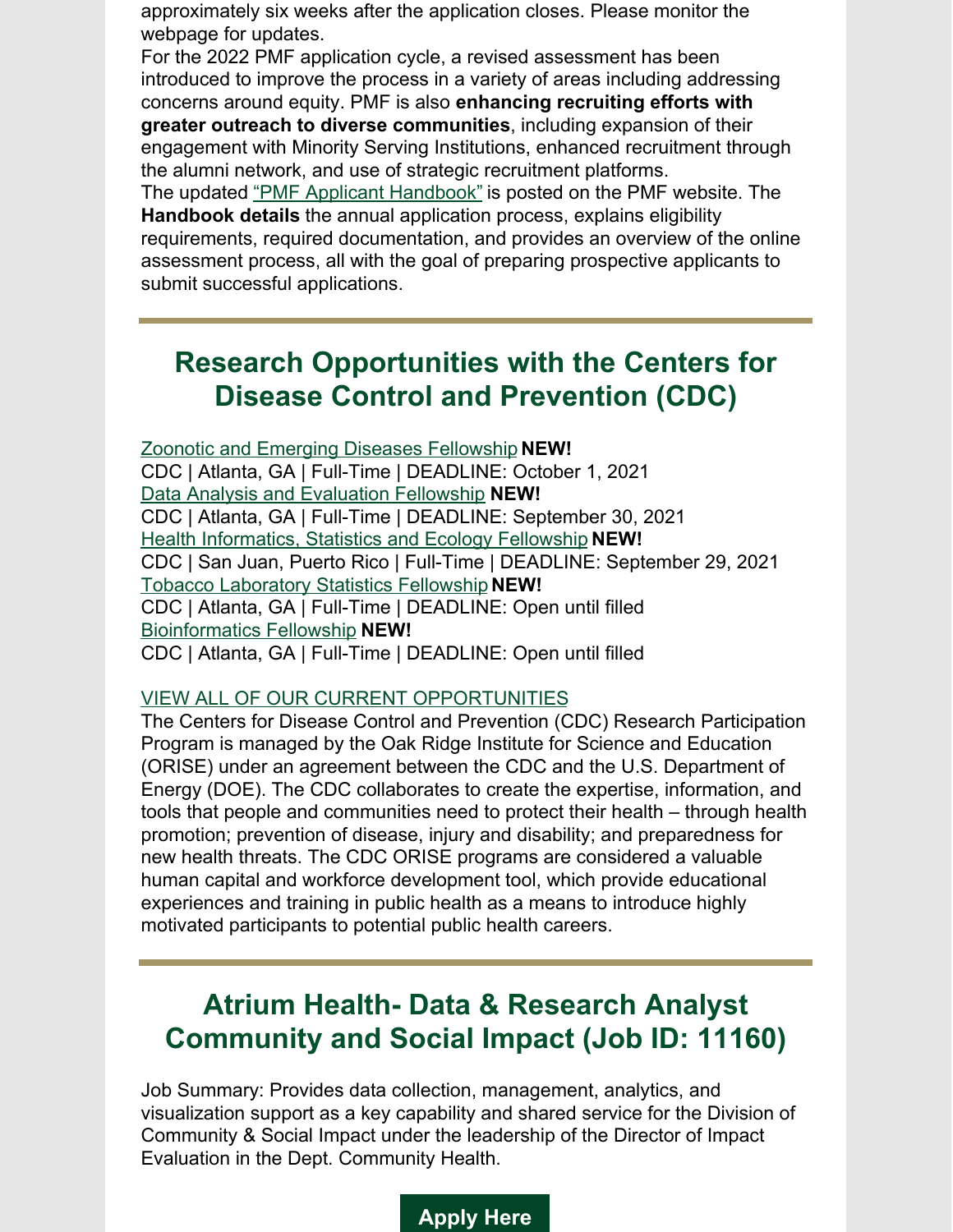## **BESTNC - Research & Policy Analyst Position**

Since our founding in 2013, [BEST](http://www.bestnc.org/) NC has quickly established itself as a powerful voice for education in North Carolina. We have built a small but topnotch team working on state-level advocacy and strategic communications; an influential and committed board; and membership from over 100 top business executives across the state.

As an essential member of our team, the Research & Policy Analyst plays a key role in developing and supporting our education research, policy and program priorities, and communications strategy. The Research & Policy Analyst **will lead quantitative and qualitative analyses, oversee data collection efforts, and assist in the production of relevant communications, reports, and presentations.**

The Research & Policy Analyst will report to and work in close collaboration with the Vice President of Policy & Engagement. This position offers the right candidate the opportunity to be a part of a powerful voice for student success and education transformation at a pivotal time in North Carolina's history. *TO APPLY Send resume and cover letter to[info@BESTNC.org](mailto:info@BESTNC.org) with the subject line "Research & Policy Analyst"*

#### **Truist - Quantitative Model Validation Officer**

The Model Risk Management group, in Risk Management Organization (RMO), **has an immediate need for a Quantitative Model Validation Officer**. This role, under the general supervision of the Senior Model Validation Officer, will **perform advanced level model validation for the corporation**. Responsible for providing model risk oversight and independent challenge, via model validation, to the business initiatives in support of CCAR/CECL, retail credit portfolio management, account management and collections, and underwriting. Focus primarily on model validation and quantitative analysis, but also evaluate other model controls and serve as a resource for the corporation in all model risk management related tasks.

**[Apply](https://bbt.wd1.myworkdayjobs.com/Careers/job/Atlanta-GA/Quantitative-Model-Validation-Officer_R0043928) Here**

#### **SHEEO Job Posting: Policy Analyst**

The State Higher Education Executive Officers Association (SHEEO) seeks a talented professional to **support our efforts to develop state data and information resources and to provide technical assistance and professional development to SHEEO agency researchers and policy analysts.** The ideal candidate for this position will be enthusiastic about working with higher education data, understand how data can inform policy and practice, and use this enthusiasm and knowledge to inform our members and the community about current practices and future trends in public higher education.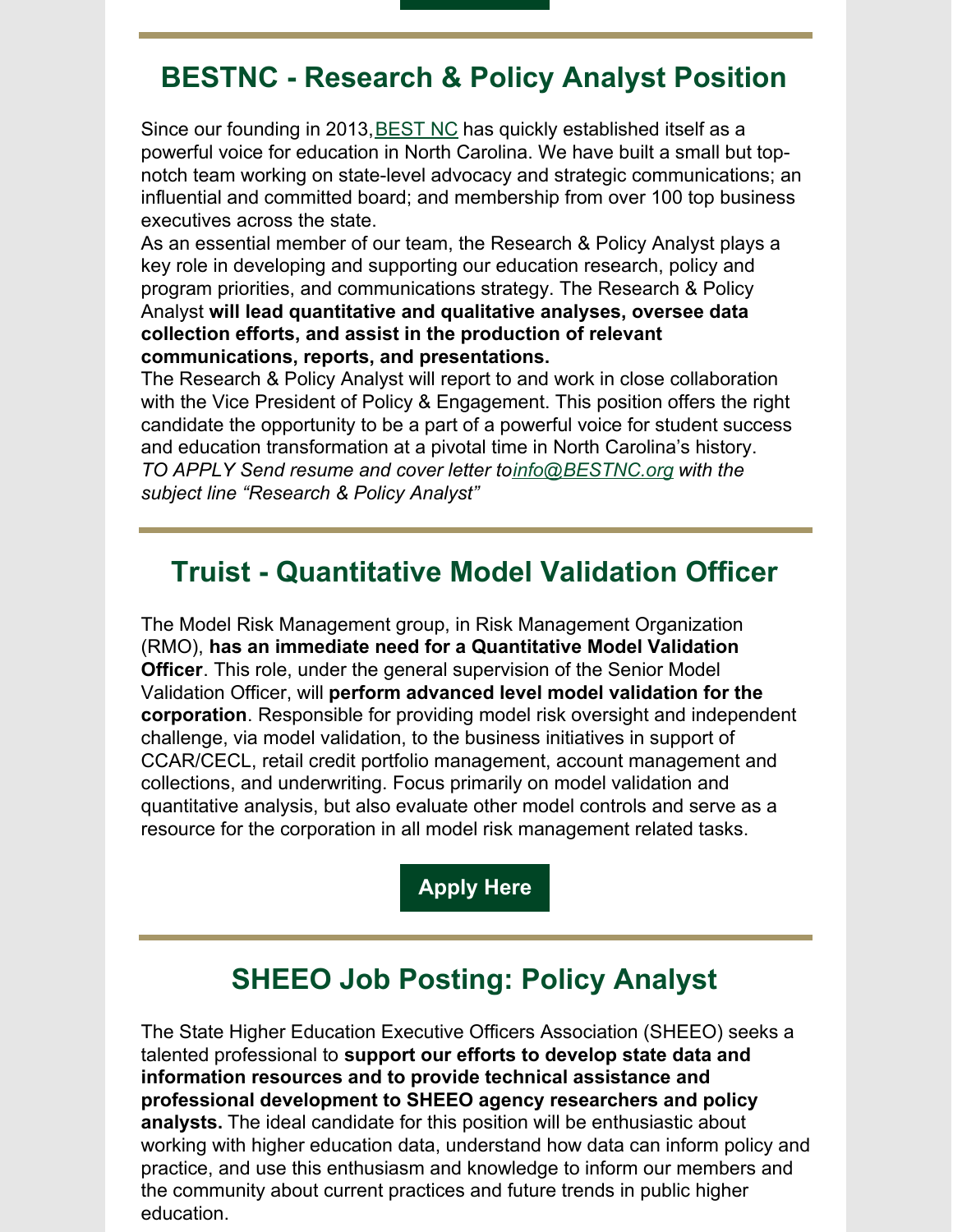Applications will be accepted until the position is filled, but full consideration will be given to those received by **September 17, 2021**. This position is based in **Washington, D.C.** SHEEO is committed to providing equal employment opportunities and believes that recruiting and developing a diverse and inclusive staff is vital to the success of the organization.

#### **[Apply](https://sheeo.org/sheeo-job-posting-policy-analyst-3/) Here**

## **DegreeWorks Audit: On Track To Graduate?**

DegreeWorks is a web-based planning tool that provides an accurate display of required coursework and **helps students monitor their progress towards graduation**. Students can access their real-time audit in DegreeWorks via [my.uncc.edu](http://my.uncc.edu/) and should **routinely check their progress towards degree completion.**

For any required **courses that are in the Fall Through or Not Counted sections** of DegreeWorks **submit an Academic Petition** that requests the courses be counted towards your program requirements.

If you believe your audit contains errors or the requirements do not match the catalog, students should contact:

Josh Hertel: [jhertel@uncc.edu](mailto:jhertel@uncc.edu)

Brenda Bradrick: [bbradric@uncc.edu](mailto:bbradric@uncc.edu)

#### **If you began in the Certificate program and transferred to the Master's program**

Please review your DegreeWorks for **both your certificate and master's program and complete an application to graduate from both programs.**

#### **News for International Students**

The ISSO wanted us to share a reminder for students on F-1 visas. The U.S. Student and Exchange Visitor Program (SEVP) provided some exceptions to the traditional F-1 regulatory requirements. **F-1 students NEW to the U.S. for Fall-2021 must enroll in at least ONE hybrid or in-person class. Details can be found in the chart below.**